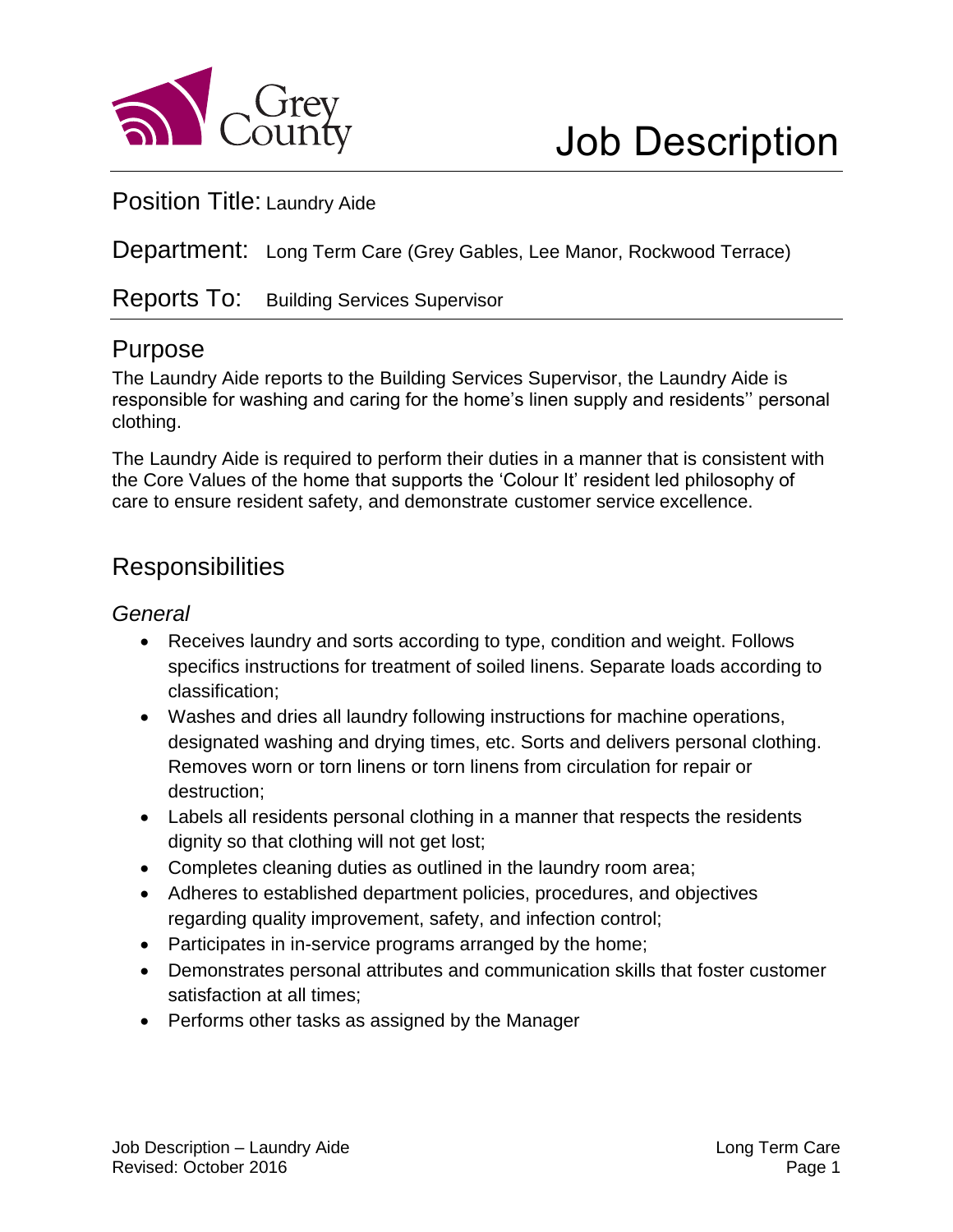#### *Quality Management*

- Participates in all aspects of the Quality and Risk Management Program as it pertains to laundry services;
- Contributes to the development of recommendations for corrective action;
- Completes monthly audits as assigned.

## *Occupational Health & Safety*

- Advises supervisor or designate immediately of all staff incidents that may result in an Occupational Accident Claim, any concerns with the physical plant, incidents or injuries and completes required reports;
- Follows all health and safety policies and procedures. Work safely to reduce the risk of injury to self, co-workers and residents;
- Wears personal protective equipment as designated;
- Maintains a clean, safe environment for residents utilizing infection control principles;
- Maintains a sound working knowledge of their roles and responsibilities during all emergency situations when working different shifts.
- Contributes to the development of recommendations for corrective action.

## *Family & Resident Relations*

- Contributes to positive customer service with residents and families in day to day work;
- Deals tactfully and courteously with residents, resident's family, visitors and staff in a positive manner.

#### *Ministry of Health Compliance*

 Contributes to the implementation of processes and systems to ensure compliance to all standards on an ongoing basis.

#### *Qualifications*

- Grade 10 education or equivalent;
- Good oral and written communication skills;
- Physically able to carry out the laundry program;
- Ability to effectively communicate with residents and staff;
- Ability to work independently or as a team;
- Good understanding of proper laundry processes and infection control.

# Working Conditions

Modern facility, temperature controlled, smoke free environment;